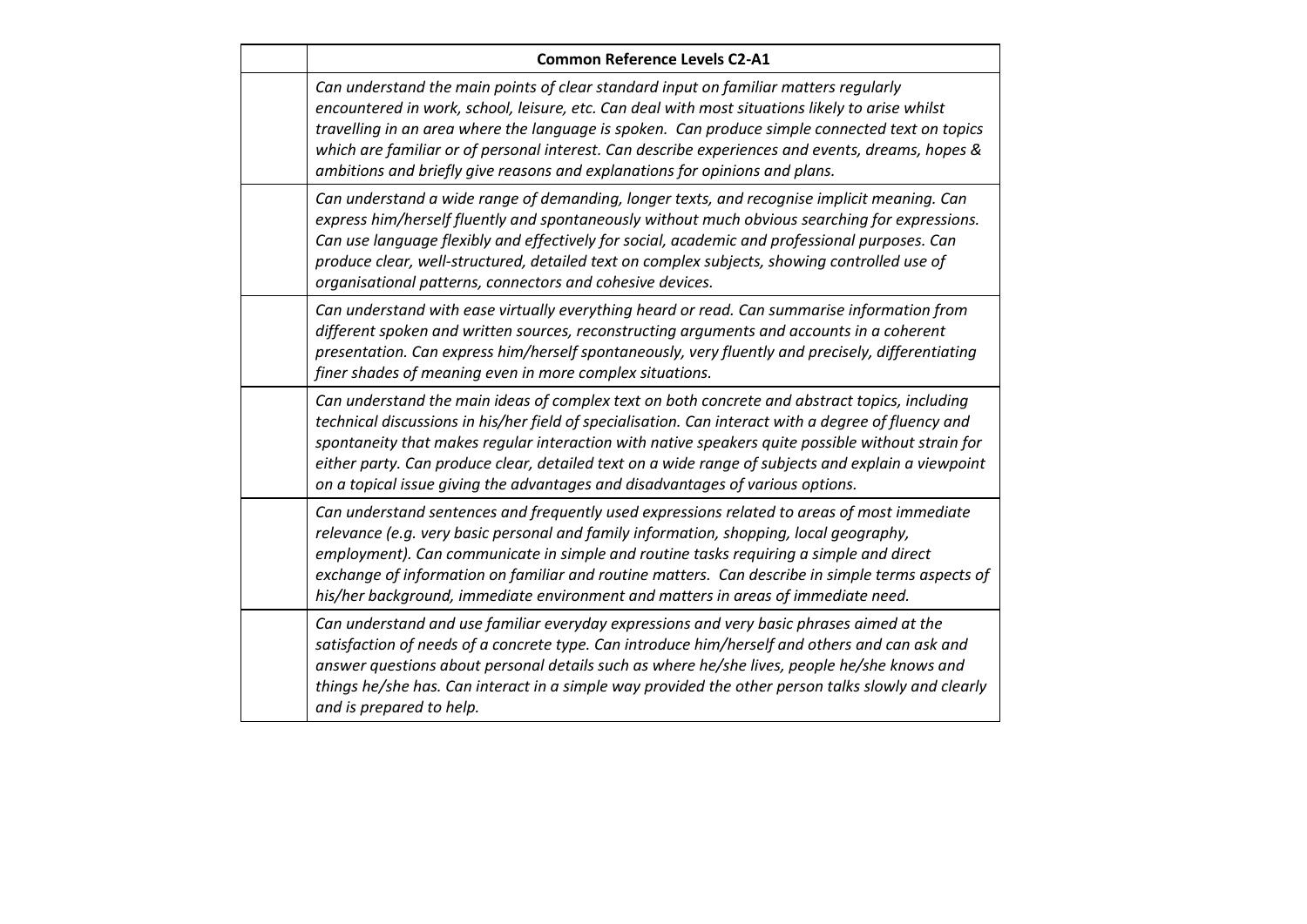## **Salient characteristics: CEFR levels A1 to C2 (CV Appendix 1)**

## **Familiarisation: indicate the level corresponding to the descriptor and justify your choice**

It is at this level that the majority of descriptors stating social functions are to be found, like *use simple everyday polite forms of greeting and address; greet people*, *ask how they are and react to news; handle very short social exchanges*; *ask and answer questions about what they do at work and in free time; make and respond to invitations; discuss what to do, where to go and make arrangements to meet*; *make and accept offers.* Here too are to be found descriptors on getting out and about: the simplified cut-down version of the full set of transactional specifications in 'The Threshold Level' for adults living abroad, like: *make simple transactions in shops, post offices or banks; get simple information about travel; use public transport: buses, trains, and taxis, ask for basic information, ask and give directions, and buy tickets; ask for and provide everyday goods and services*. What seems to characterise this level is good access to a broad range of language, which allows fluent, spontaneous communication, as illustrated by the following examples: *Can express him/herself fluently and spontaneously, almost effortlessly. Has a good command of a broad lexical repertoire allowing gaps to be readily overcome with circumlocutions. There is little obvious searching for expressions or avoidance strategies; only a conceptually difficult subject can hinder a natural, smooth flow of language.* The discourse skills characterising the previous band continue to be evident at Level C1, with an emphasis on more fluency, for example: *select a suitable phrase from a fluent repertoire of discourse functions to preface his remarks in order to get the floor, or to gain time and keep it whilst thinking*; *produce clear, smoothly-flowing, well-structured speech, showing controlled use of organisational patterns, connectors and cohesive devices.* Descriptors calibrated at this level represent quite a break with the content so far. For example at the lower end of the band there is a focus on effective argument: *account for and sustain his opinions in discussion by providing relevant explanations, arguments and comments; explain a viewpoint on a topical issue giving the advantages and disadvantages of various options; construct a chain of reasoned argument; develop an argument giving reasons in support of or against a particular*  point of view; explain a problem and make it clear that his counterpart in a negotiation must make a concession; speculate about causes, consequences, hypothetical situations; take an active part in informal discussion in familiar contexts, commenting, putting point of view clearly, evaluating alternative proposals and making and *responding to hypotheses*. Secondly, running right through the level there are two new focuses. The first is being able to more than hold your own in social discourse: e.g. converse naturally, fluently and effectively; understand in detail what is said to him/her in the standard spoken language even in a noisy environment; initiate *discourse, take his turn when appropriate and end conversation when he/she needs to, though he/she may not always do this elegantly; use stock phrases (e.g. 'That's a difficult question to answer') to gain time and keep the turn whilst formulating what to say; interact with a degree of fluency and spontaneity that makes regular interaction with native speakers quite possible without imposing strain on either party; adjust to the changes of direction, style and emphasis normally found in conversation; sustain relationships with native speakers without unintentionally amusing or irritating them or requiring them to behave other than they would with a native speaker.* The second new focus is a new degree of language awareness: *correct mistakes if they have led to misunderstandings; make a note of 'favourite mistakes' and consciously monitor speech for it/them; generally correct slips and errors if he becomes conscious of them; plan what is to be said and the means to say it, considering the effect on the recipient/s.* In all, this does seem to be a new threshold for a language learner to cross. This level is not intended to imply native-speaker or near native- speaker competence. What is intended is to characterise the degree of precision, appropriateness and ease with the language which typifies the speech of those who have been highly successful learners. Descriptors calibrated here include: *convey finer shades of meaning precisely by using, with reasonable accuracy, a wide range of modification devices; has a good command of idiomatic expressions and colloquialisms with awareness of connotative level of meaning; backtrack and restructure around a difficulty so smoothly the interlocutor is hardly aware of it.* This level is considered the lowest level of generative language use - the point at which the learner can *interact in a simple way, ask and answer simple questions about themselves, where they live, people they know, and things they have, initiate and respond to simple statements in areas of immediate need or on very familiar topics*, rather than relying purely on a very finite rehearsed, lexically organised repertoire of situation-specific phrases. This level reflects the specification for a visitor to a foreign country and is perhaps most categorised by two features. The first feature is the ability to maintain interaction and get across what you want to, in a range of contexts, for example: *generally follow the main points of extended discussion around him/her, provided speech is clearly articulated in standard dialect; give or seek personal views and opinions in an informal discussion with friends; express the main point he/she wants to make comprehensibly; exploit a wide range of simple language flexibly to express much of what he or she wants to; maintain a conversation or discussion but may sometimes*  be difficult to follow when trying to say exactly what he/she would like to; keep going comprehensibly, even though pausing for grammatical and lexical planning and *repair is very evident, especially in longer stretches of free production.* The second feature is the ability to cope flexibly with problems in everyday life, for example *cope*  with less routine situations on public transport; deal with most situations likely to arise when making travel arrangements through an agent or when actually travelling; *enter unprepared into conversations on familiar topics; make a complaint; take some initiatives in an interview/consultation (e.g. to bring up a new subject) but is very dependent on interviewer in the interaction; ask someone to clarify or elaborate what they have just said.*